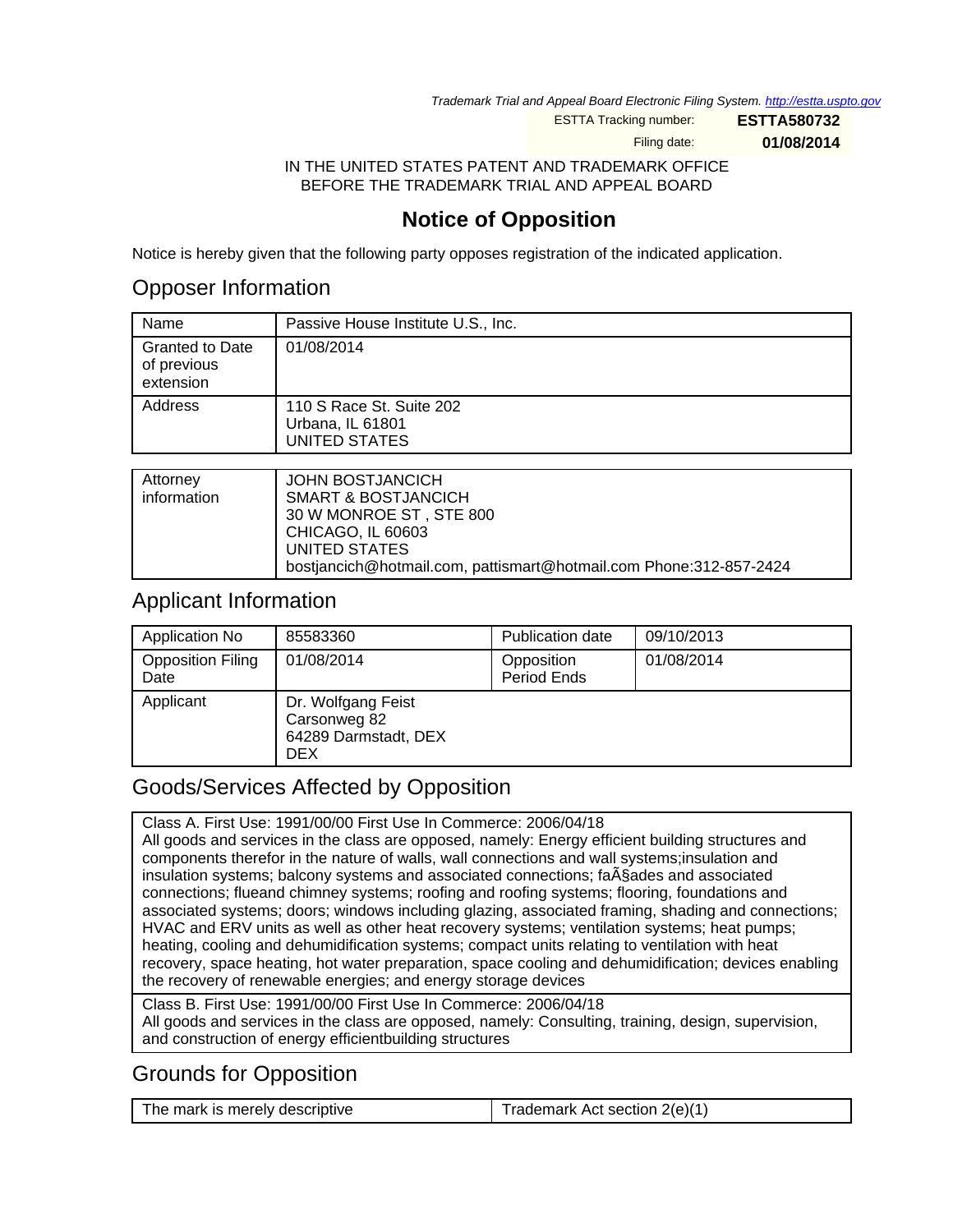| Genericness | Trademark Act section 23                       |
|-------------|------------------------------------------------|
| Other       | Lack of use in commerce, Trademark Act section |

| 31 H<br>А. | OfOpposition.pdf(33053<br>bytes<br><b>NoticeC</b> |
|------------|---------------------------------------------------|
|            |                                                   |

# **Certificate of Service**

The undersigned hereby certifies that a copy of this paper has been served upon all parties, at their address record by First Class Mail on this date.

| Signature | /John Bostjancich/      |
|-----------|-------------------------|
| Name      | <b>JOHN BOSTJANCICH</b> |
| Date      | 01/08/2014              |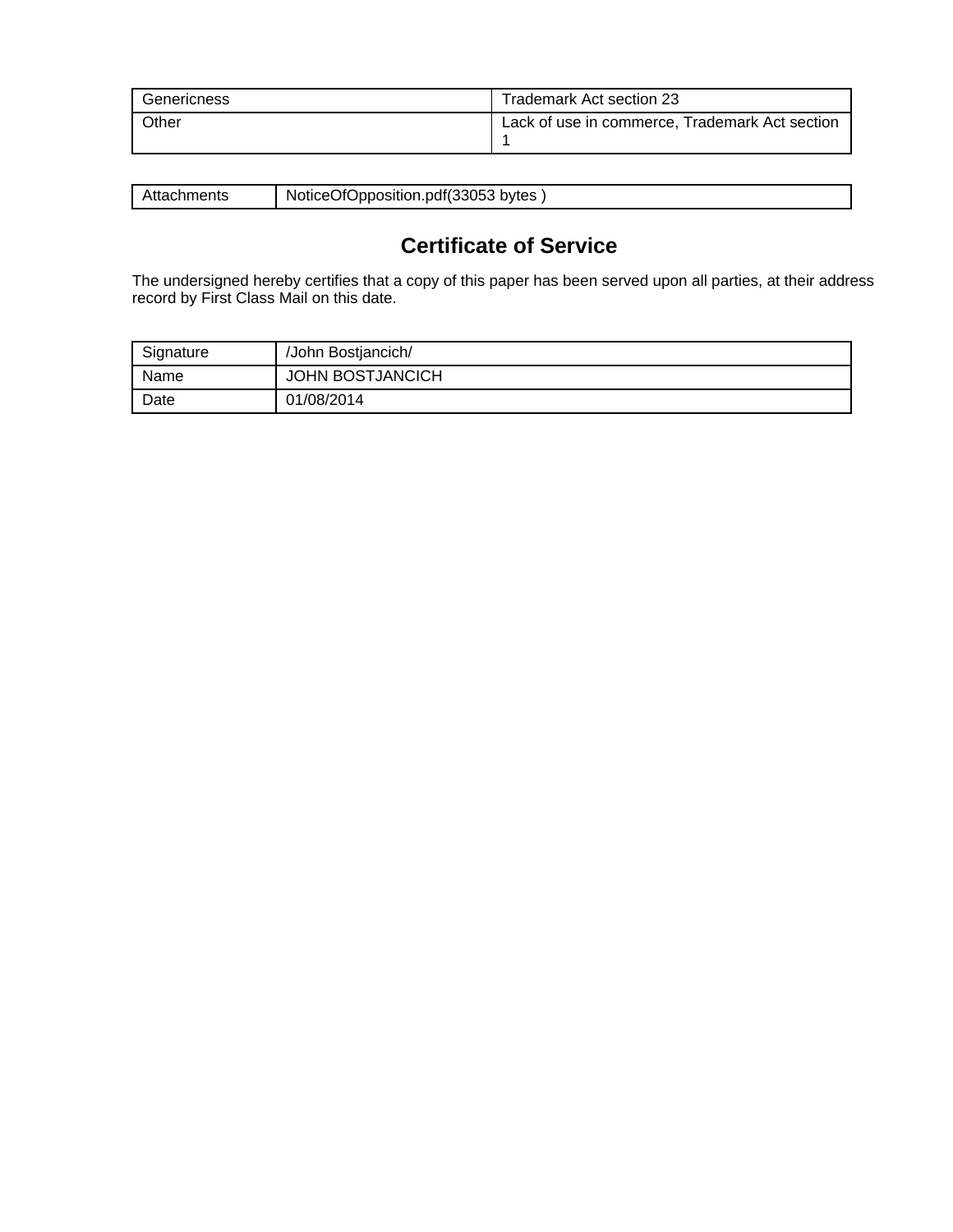#### **IN THE UNITED STATES PATENT AND TRADEMARK OFFICE BEFORE THE TRADEMARK TRIAL AND APPEAL BOARD**

In the Matter of Application SN 85583360: CERTIFIED PASSIVE HOUSE Published in the *Official Gazette* dated September 10, 2013

| PASSIVE HOUSE INSTITUTE U.S.,<br>INC. |                |
|---------------------------------------|----------------|
| Opposer,                              |                |
| V.                                    | Opposition No. |
| DR. WOLFGANG FEIST,                   |                |
| Applicant.                            |                |

#### **NOTICE OF OPPOSITION**

 Opposer, Passive House Institute U.S., Inc. (also known as "PHIUS"), an Illinois not-forprofit corporation located and doing business at 110 S Race St. Suite 202, Urbana, IL 61801, believes it will be damaged by registration of the mark shown in Application Serial No. 85583360 and hereby opposes same.

As grounds for the opposition, it is alleged:

1. Opposer is and has been involved in research relating to energy standards for passive houses, materials and components used in the construction of passive houses, and the design and construction of passive houses in North America.

2. Opposer is and has been engaged in the certification of consultants, builders and energy raters involved in the design, construction and certification of passive houses, the certification of building components for use in construction of passive houses, and the certification of passive house plans, specifications and energy modeling.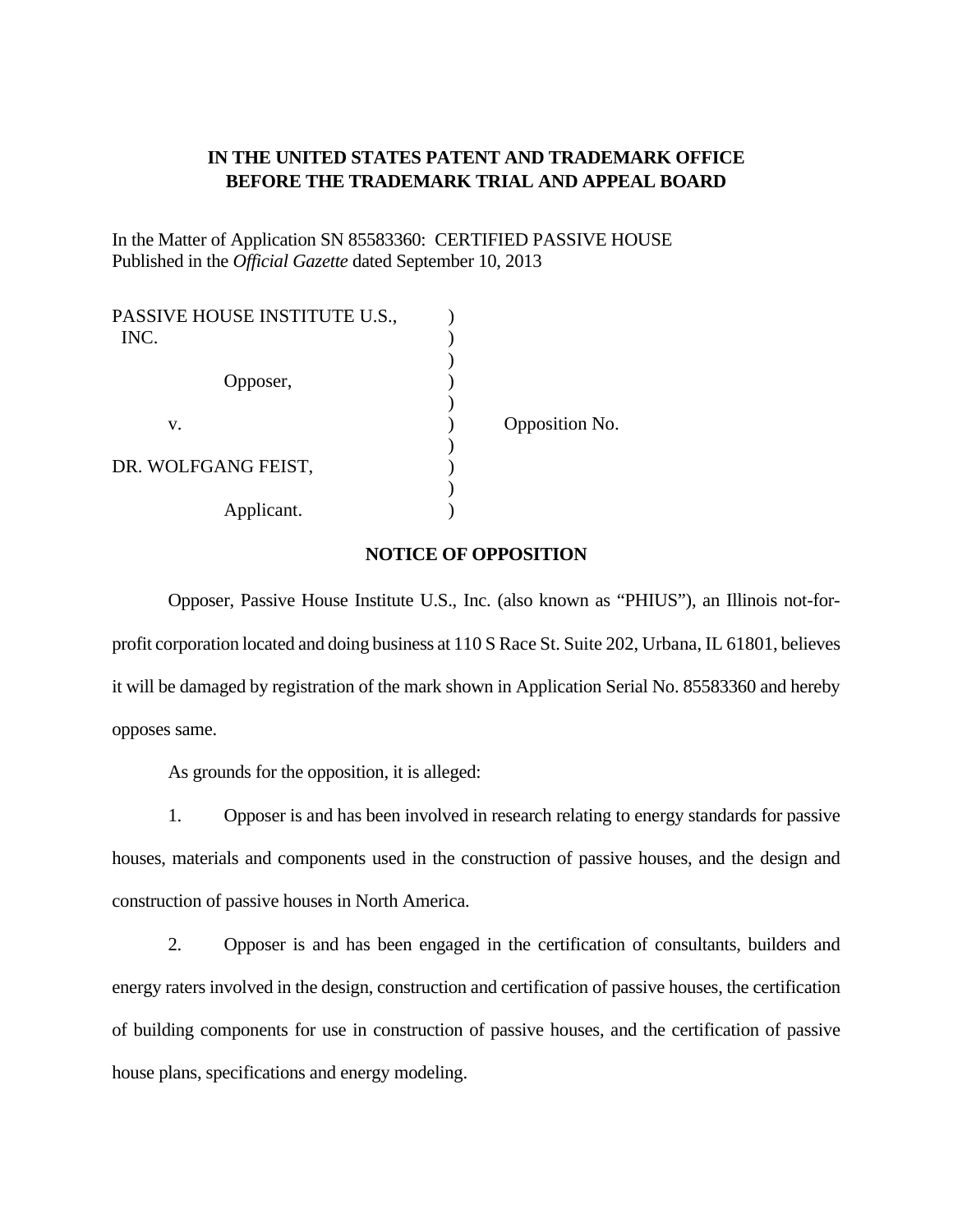3. Opposer currently certifies passive houses at the design and energy modeling stage and, in connection therewith, also requires third party job-site quality assurance inspections to help assure that a building is constructed as designed.

4. Opposer's PHIUS+ certified passive houses are recognized by the U.S. Department of Energy and are qualified for tax credits.

5. Passive houses are buildings which are designed to achieve an extremely low level of energy consumption through use of construction techniques and products which include high insulation values throughout the building envelope, a high degree of air-tightness, high performance windows, thermal bridge-free construction, and advanced heat-transfer ventilation systems.

6. The term "passive" in the phrase "passive house" refers to the fact that energy used to heat or cool the house is primarily gained through passive measures (insulation, heat recovery, passive use of solar energy and internal heat sources) rather than active sources such as furnaces, boilers and air conditioners.

7. Applicant's Passive House Institute has written that: "Passive house is not a brand name, but a construction concept that can be applied by anyone and that has stood the test of time."

8. The passive house concept was researched, developed and documented by scientists and building science innovators in the United States and Canada in the 1970s and 1980s.

9. In the 1990s, with funding from the German government, applicant adapted for Germany the work of the early American and Canadian pioneers of the passive house concept, and he promoted the passive house concept there. Applicant has stated that 20,000 to 30,000 passive houses have been built in central Europe.

10. Prior to 2011, applicant and opposer or opposer's Executive Director cooperated in a relationship to spread knowledge of the passive house concept in North America, but said relationship

2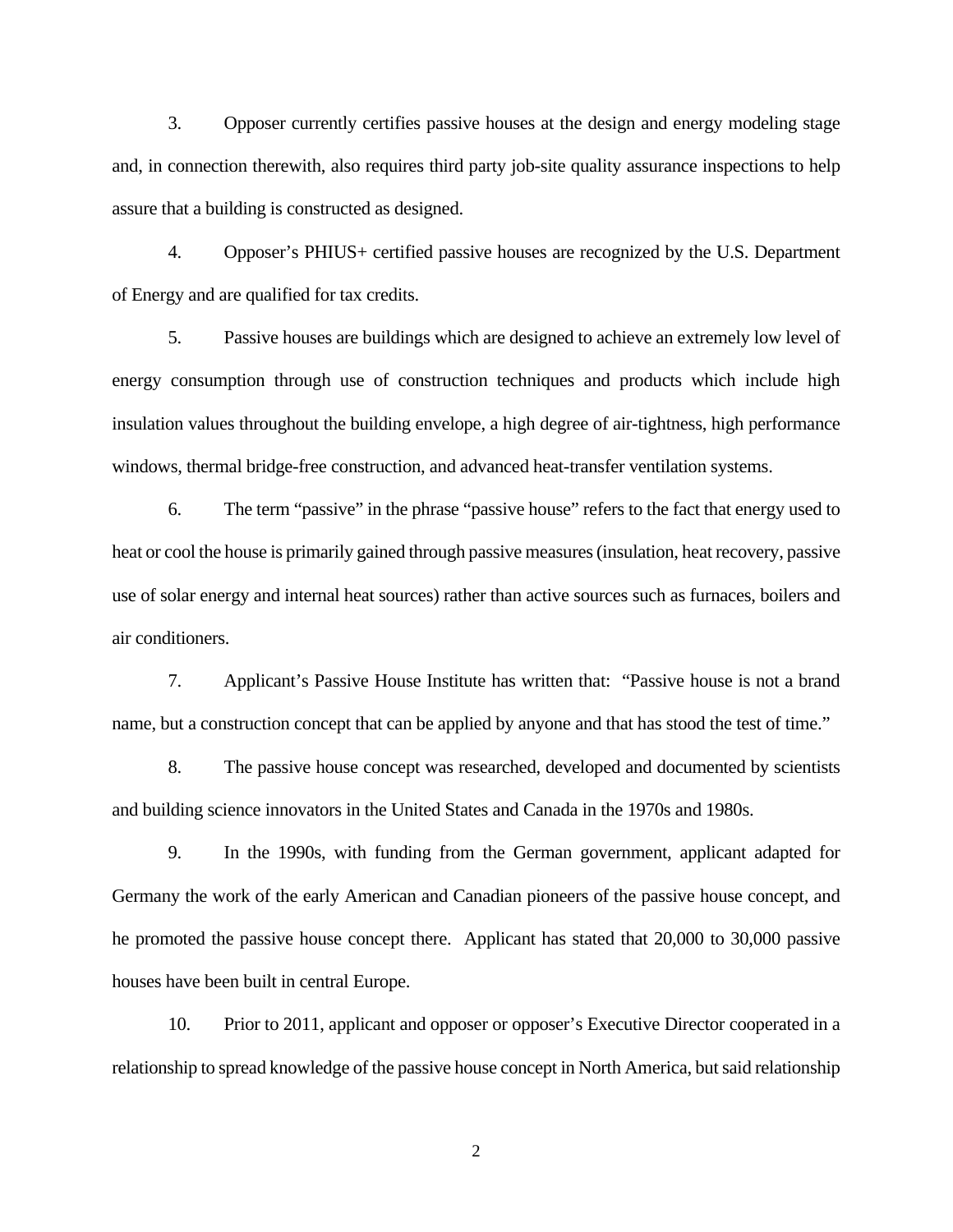terminated in 2011. Upon information and belief, applicant has been aware of the use and understanding of "passive house" as a generic term in the United States, both during his prior relationship with opposer and opposer's Executive Director and after the termination of said relationship.

11. Applicant has no proprietary or exclusive right in or to any energy standard to which passive houses perform.

12. Applicant has applied to register CERTIFIED PASSIVE HOUSE for a certification mark for energy efficient building structures and components therefor in the nature of walls, wall connections and wall systems; insulation and insulation systems; balcony systems and associated connections; façades and associated connections; flue and chimney systems; roofing and roofing systems; flooring, foundations and associated systems; doors; windows including glazing, associated framing, shading and connections; HVAC and ERV units as well as other heat recovery systems; ventilation systems; heat pumps; heating, cooling and dehumidification systems; compact units relating to ventilation with heat recovery, space heating, hot water preparation, space cooling and dehumidification; devices enabling the recovery of renewable energies; and energy storage devices, and for consulting, training, design, supervision, and construction of energy efficient building structures, with the term CERTIFIED disclaimed and with a Section 2(f) claim that applicant acquired rights in the phrase PASSIVE HOUSE through substantial and exclusive use.

13. The terminology "passive house" or "certified passive house" is common descriptive or generic terminology with respect to buildings which achieve extremely low levels of energy consumption by means of certain design and construction techniques, or components thereof, their plans, their designers, builders or raters, or the certification of any of the aforesaid, and said terminology cannot function as a mark.

3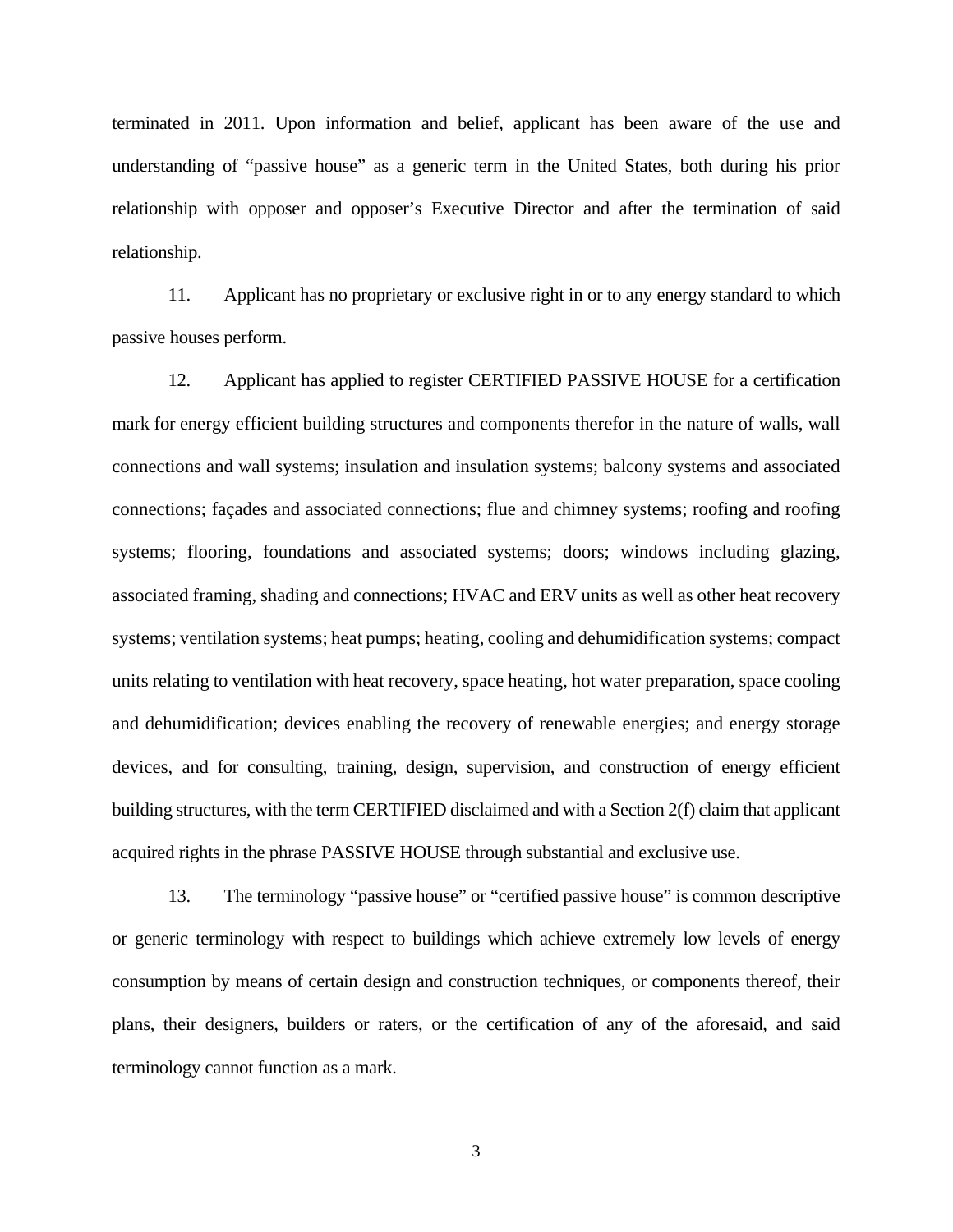14. The terminology "passive house" or "certified passive house" is so highly descriptive of buildings that achieve extremely low levels of energy consumption by means of certain design and construction techniques, or components thereof, their plans, their designers, builders or raters, or the certification of any of the aforesaid, that said terminology is incapable of functioning as a mark.

15. The terminology "passive house" is descriptive, as acknowledged by applicant, and, contrary to applicant's allegation, is without acquired distinctiveness.

16. Upon information and belief, there has been no use of CERTIFIED PASSIVE HOUSE as a certification mark by any party authorized by applicant.

17. Registration of CERTIFIED PASSIVE HOUSE by applicant, with the term CERTIFIED disclaimed and a Section  $2(f)$  claim of distinctiveness with respect to the phrase PASSIVE HOUSE for the services listed in the application opposed herein, would be damaging to those involved in research, testing, construction and certification of passive houses in North America, including opposer and its network of certified consultants, builders and raters, in that it would allow applicant to claim exclusive rights in terminology commonly used to refer to such low-energy consumption houses or the certification of same.

 WHEREFORE, registration by applicant of the aforesaid mark for the aforesaid certification services would be damaging to opposer.

 Opposer has submitted the requisite filing fee in the amount of \$ 600.00. Please charge any additional fees to Account No. 19-2552.

4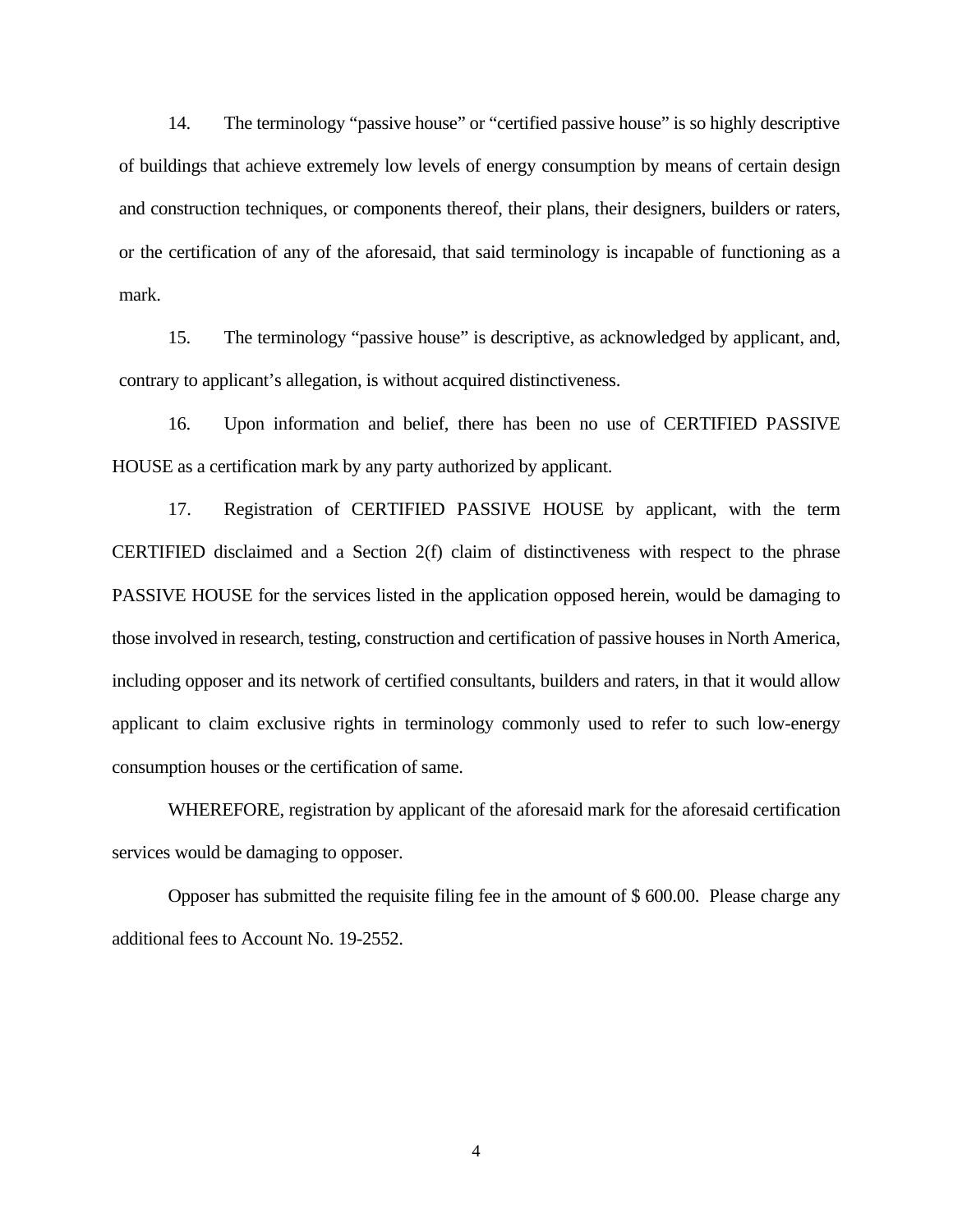Please address all correspondence to John Bostjancich, Smart & Bostjancich, 30 West Monroe

Street, Suite 800, Chicago, Illinois 60603; (312) 857-2424.

Respectfully submitted,

### SMART & BOSTJANCICH

 By: / John Bostjancich / Patricia S. Smart John Bostjancich 30 West Monroe Street Suite 800 Chicago, Illinois 60603 (312) 857-2424

Attorneys for Opposer